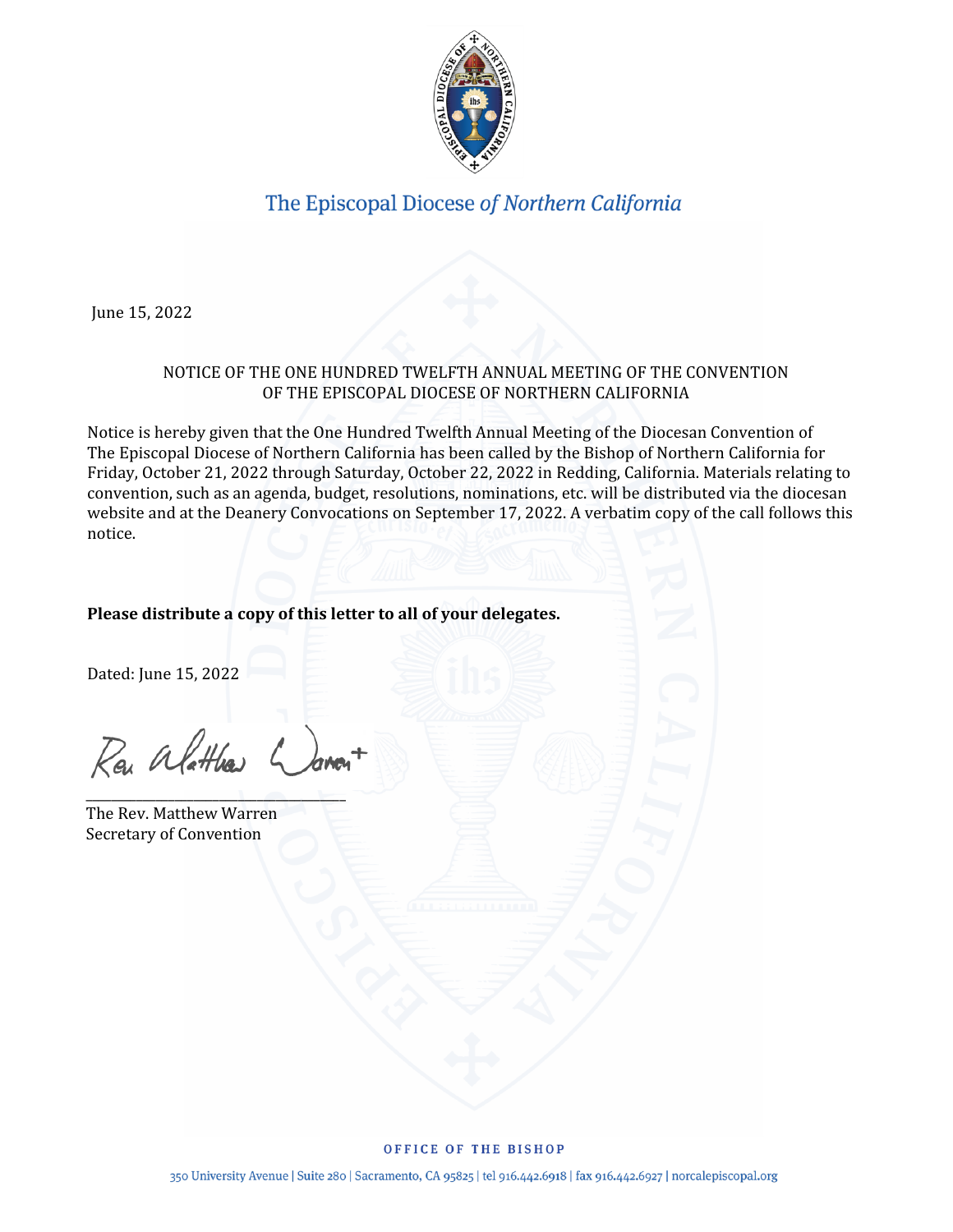

## CALL AND APPOINTMENT OF DIOCESAN CONVENTION

The undersigned Ecclesiastical Authority of The Episcopal Church in The Diocese of Northern California hereby calls and appoints the time and place of the One Hundred Twelfth Annual Meeting of the Diocesan Convention of The Episcopal Church in The Diocese of Northern California and adopts reasonable rules regarding registration, resolutions and nominations as follows:

The One Hundred Twelfth Annual Meeting of the Diocesan Convention of The Episcopal Diocese of Northern California shall be held on Friday, October 21 through Saturday, October 22, 2022 at the Redding Civic Auditorium, located at 700 Auditorium Drive, Redding, CA 96001.

Convention will begin on Friday, October 21:

- Convention check-in will begin at 8:00 a.m.
- Business Session I will begin at 10:00 a.m.

The second Business Session of this convention will begin on Saturday, October 22:

- Convention check-in continues at 7:30 a.m.
- Business Session II at 8:30 a.m.
- Plan to dismiss at 4:00 p.m.

**Certificate of Lay Delegates.** Certificates are due to the Office of the Bishop no later than **JULY 22, 2022**. This form is only to be used for lay delegates, not for clergy. This form **does not constitute registration**; you must still complete **online registration**.

Any controversy over filing times may be presented to the Committee on Credentials by filing with the Secretary of Convention before the formation of convention. The recommendation of the Committee on Credentials on the matter shall be included in the Report of the Secretary of Convention. The convention shall hear and determine the matter, including, for due cause, granting a waiver of a due date and imposing reasonable conditions.

**Registration.** Diocesan Convention is open to all. The early registration fees will be:

- \$120.00 for those who have seat, voice, and vote (delegates, clergy, and seat and voice)
- \$60.00 for alternates, postulants and candidates, and visitors
- FREE for those who volunteer (a minimum of four hours)

**Registration is available here:** www.norcalepiscopal.org/site/diocesan-convention-2022

#### OFFICE OF THE BISHOP

350 University Avenue | Suite 280 | Sacramento, CA 95825 | tel 916.442.6918 | fax 916.442.6927 | norcalepiscopal.org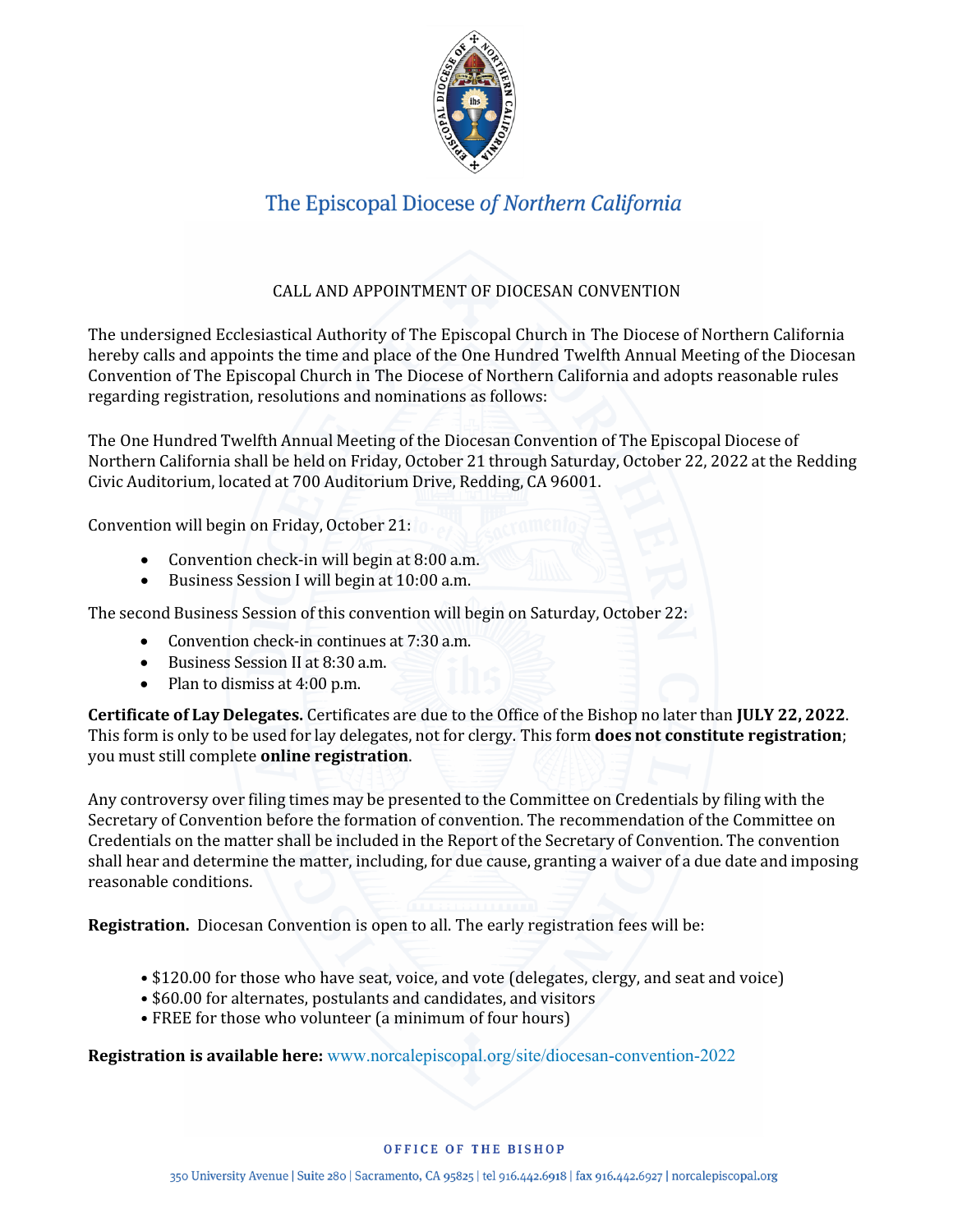

Early registration closes **Monday, September 6, 2022**. After this date, late registration fees will apply. Late Registration Fees for Clergy, Lay Delegates, and Seat and Voice will be \$150.00. Late Registration Fees for Alternates, Visitors, and Exhibitors will be \$75.00.

Visitors and alternate delegates may view proceedings from the observation gallery. Childcare will be available on-site **by pre-registration only**.

### **Pre-Convention**

On Thursday, October 20, there are a series of events at All Saint's Redding:

- Great California Shakeout *Disaster Resiliency Workshop on Earthquake Readiness*
- Lunch *(Included with registration for the Growing Workshop)*
- Growing Where You're Planted *A Workshop with Brian Sellers-Petersen, focused on stewardship of churchyards and church land. \$ 25 fee includes lunch*
- Rise Against Hunger *A popular service project we are excited to bring back to convention*
- Evening Prayer

### **Resolutions**

Resolutions may be proposed by any person with seat, voice, and vote. Resolutions must be submitted using the instructions found on page 10 of this document and shall be filed with the Secretary of Convention by sending both required forms to The Rev. Nancy Streufert, Chair of Resolutions, via email at convention@norcalepiscopal.org.

**The deadline for filing resolutions is MONDAY, AUGUST 22, 2022 AT 5:00PM.** Additional filed Resolutions or Resolutions submitted at the formation of convention may be considered, with approval of a unanimous vote of convention.

#### OFFICE OF THE BISHOP

350 University Avenue | Suite 280 | Sacramento, CA 95825 | tel 916.442.6918 | fax 916.442.6927 | norcalepiscopal.org